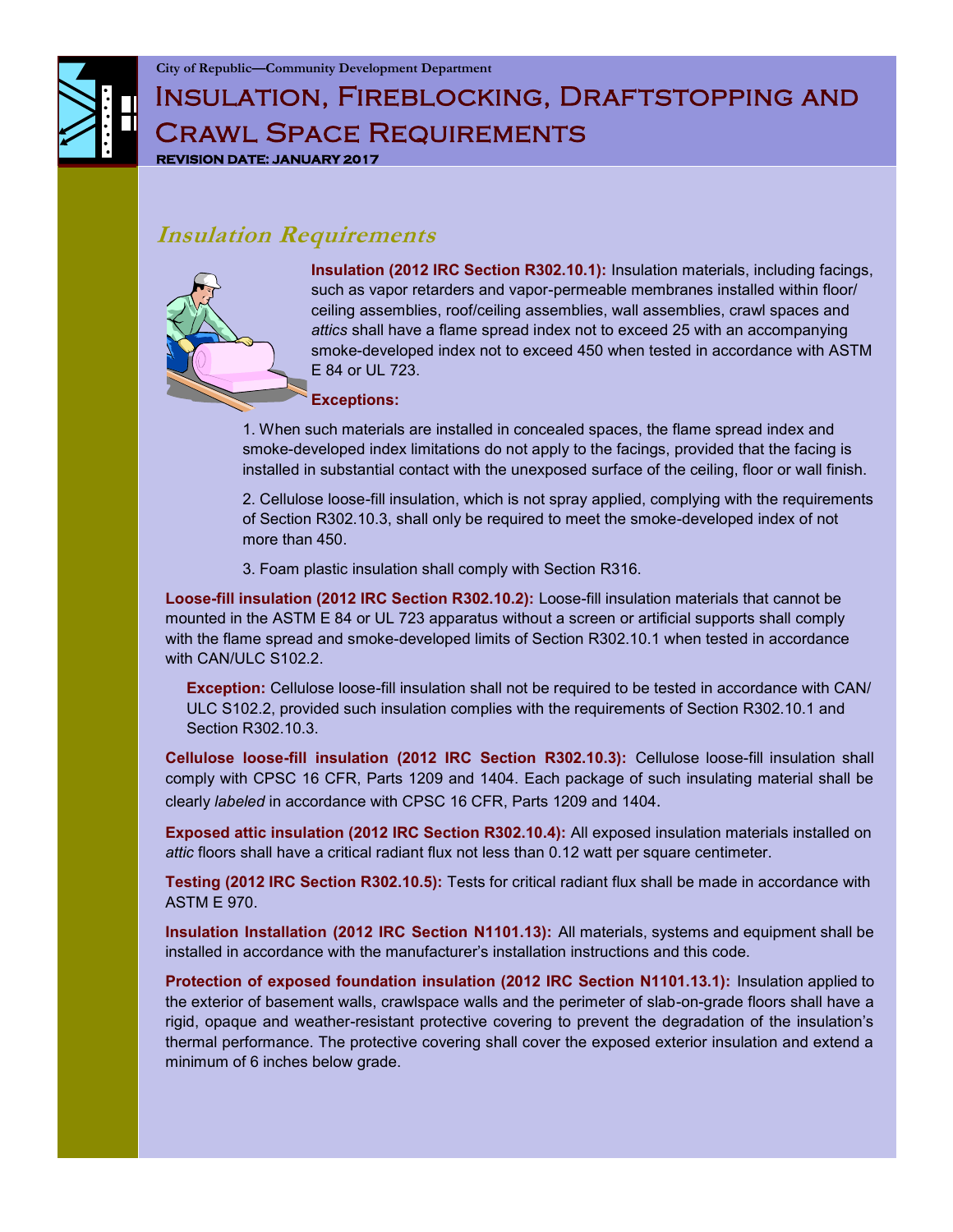### **Page 2 INSULATION, FIREBLOCKING, DRAFTSTOPPING AND CRAWL SPACE REQUIREMENTS**

### **Crawl space walls (2012 IRC Section N1102.2.10):** As an alternative to insulating floors

over crawl spaces, crawl space walls shall be permitted to be insulated when the crawl space is not vented to the outside. Crawl space wall insulation shall be permanently fastened to the wall and extend downward from the floor to the finished grade level and then vertically and/or horizontally for at least an additional 24 inches. Exposed earth in unvented crawl space foundations shall be covered with a continuous Class I vapor retarder in accordance with this code. All joints of the vapor retarder shall overlap by 6 inches and be sealed or taped. The edges of the vapor retarder shall extend at least 6 inches up the stem wall and shall be attached to the stem wall.

### **2012 IRC Table N1102.1.1 Insulation and Fenestration Requirements by Component a**

| CLIMATE<br>ZONE                | <b>FENES-</b><br><b>TRATION U</b><br>-FACTOR <sup>b</sup> | <b>SKYLIGHT</b> <sup>b</sup><br><b>U-FACTOR</b> | <b>GLAZED</b><br><b>FENESTRA-</b><br><b>TION SHGC<sup>b,</sup></b><br>e | <b>CEILING R-</b><br><b>VALUE</b> | <b>WOOD</b><br><b>FRAME</b><br><b>WALL R-</b><br><b>VALUE</b> | <b>MASS WALL</b><br>R-VALUE <sup>i</sup> | <b>FLOOR R-</b><br><b>VALUE</b> | <b>BASEMENT<sup>c</sup></b><br><b>WALL R-</b><br><b>VALUE</b> | $SLABd$ R-<br><b>VALUE AND</b><br><b>DEPTH</b> | <b>CRAWL</b><br><b>SPACE<sup>c</sup></b><br><b>WALL R-</b><br><b>VALUE</b> |
|--------------------------------|-----------------------------------------------------------|-------------------------------------------------|-------------------------------------------------------------------------|-----------------------------------|---------------------------------------------------------------|------------------------------------------|---------------------------------|---------------------------------------------------------------|------------------------------------------------|----------------------------------------------------------------------------|
| $\blacktriangleleft$           | <b>NR</b>                                                 | 0.75                                            | 0.25                                                                    | 30                                | 13                                                            | 3/4                                      | 13                              | $\overline{0}$                                                | $\overline{0}$                                 | $\Omega$                                                                   |
| 2 <sup>1</sup>                 | 0.40                                                      | 0.65                                            | 0.25                                                                    | 38                                | 13                                                            | 4/6                                      | 13                              | $\overline{0}$                                                | $\overline{0}$                                 | $\overline{0}$                                                             |
| 3 <sup>2</sup>                 | 0.35                                                      | 0.55                                            | 0.25                                                                    | 38                                | 20 or $13+5^h$                                                | 8/13                                     | 19                              | $5/13^{f}$                                                    | $\mathbf{0}$                                   | 5/13                                                                       |
| 4 ex-<br>cept<br><b>Marine</b> | 0.35                                                      | 0.55                                            | 0.40                                                                    | 49                                | 20 or $13+5^h$                                                | 8/13                                     | 19                              | 10/13                                                         | 10, 2ft                                        | 10/13                                                                      |
| 5 and<br><b>Marine</b><br>4    | 0.32                                                      | 0.55                                            | <b>NR</b>                                                               | 49                                | 20 or $13+5^h$                                                | 13/17                                    | 30 <sup>g</sup>                 | 15/19                                                         | 10, 2ft                                        | 15/19                                                                      |
| 6 <sup>1</sup>                 | 0.32                                                      | 0.55                                            | <b>NR</b>                                                               | 49                                | $20+5$ or<br>$13+10^{h}$                                      | 15/20                                    | 30 <sup>g</sup>                 | 15/19                                                         | 10, 4ft                                        | 15/19                                                                      |
| 7 and<br>$8\phantom{1}$        | 0.32                                                      | 0.55                                            | <b>NR</b>                                                               | 49                                | $20+5$ or<br>$13+10^{h}$                                      | 19/21                                    | 38 <sup>g</sup>                 | 15/19                                                         | 10, 4ft                                        | 15/19                                                                      |

- a. R-values are minimums. U-factors and SHGC are maximums. When insulation is installed in a cavity which is less than the label or design thickness of the insulation, the installed R-value of the insulation shall not be less than the R-value specified in the table.
- b. The fenestration U-factor column excludes skylights. The SHGC column applies to all glazed fenestration. Exception: Skylights may be excluded from glazed fenestration SHGC requirements in Climate Zones 1 through 3 where t he SHGC for such skylights does not exceed 0.30.
- c. "15/19" means R-15 continuous insulation on the interior or exterior of the home or R-19 cavity insulation at the interior of the basement wall. "15/19" shall be permitted to be met with R-13 cavity insulation on the interior of the basement wall plus R-5 continuous insulation on the interior or exterior of the home. "10/13" means R-10 continuous insulation on the interior or exterior of the home or R-13 cavity insulation at the interior of the basement wall.
- d. R-5 shall be added to the required slab edge R-values for heated slabs. Insulation depth shall be the depth of the footing or 2 feet, whichever is less in Zones 1 through 3 for heated slabs.
- e. There are no SHGC requirements in the Marine Zone.
- f. Basement wall insulation is not required in warm-humid locations as defined by Figure N1101.10 and Table N1101.10.
- g. Or insulation sufficient to fill the framing cavity, R-19 minimum.
- h. First value is cavity insulation, second is continuous insulation or insulated siding, so "13 + 5" means R-13 cavity insulation plus R-5 continuous insulation or insulated siding. If structural sheathing covers 40 percent or less of the exterior, continuous insulation R-value shall be permitted to be reduced by no more than R-3 in the locations where structural sheathing is used – to maintain a consistent total sheathing thickness.
- i. The second R-value applies when more than half the insulation is on the interior of the mass wall.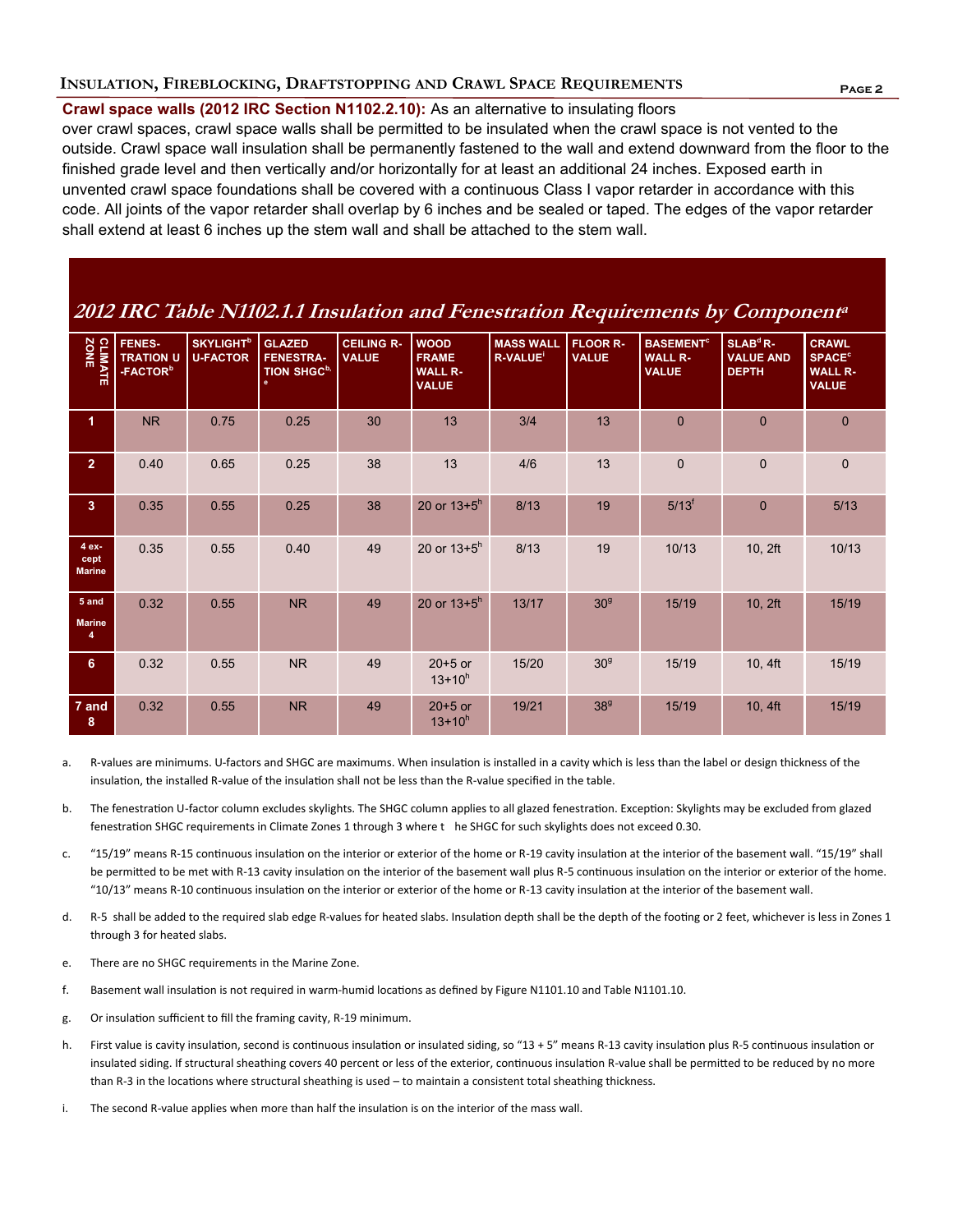**Air leakage (Mandatory) (2012 IRC Section N1102.4):** The building thermal envelope shall be constructed to limit air leakage in accordance with the requirements of Sections N1102.4.1 through N1102.4.4.

**Building thermal envelope (2012 IRC Section N1102.4.1):** The *building thermal envelope* shall comply with Sections N1102.4.1.1 and N1102.4.1.2. The sealing methods between dissimilar materials shall allow for differential expansion and contraction.

**Installation (2012 IRC Section N1102.4.1.1):** The components of the *building thermal envelope* as listed in Table N1102.4.1.1 shall be installed in accordance with the manufacturer's instructions and the criteria listed in Table N1102.4.1.1, as applicable to the method of construction. Where required by the *building official*, an *approved* third party shall inspect all components and verify compliance.

**Testing (2012 IRC Section N1102.4.1.2):** The building or dwelling unit shall be tested and verified as having an air leakage rate of not exceeding 5 air changes per hour in Zones 1 and 2, and 3 air changes per hour in Zones 3 through 8. Testing shall be conducted with a blower door at a pressure of 0.2 inches w.g. Where required by the *building official*, testing shall be conducted by an *approved* third party. A written report of the results of the test shall be signed by the party conducting the test and provided to the *building official*. Testing shall be performed at any time after creation of all penetrations of the *building thermal envelope*.

#### **During testing:**

- 1. Exterior windows and doors, fireplace and stove doors shall be closed, but not sealed, beyond the intended weatherstripping or other infiltration control measures;
- 2. Dampers including exhaust, intake, makeup air, backdraft and flue dampers shall be closed, but not sealed beyond intended infiltration control measures;
- 3. Interior doors, if installed at the time of the test, shall be open;
- 4. Exterior doors for continuous ventilation systems and heat recovery ventilators shall be closed and sealed;
- 5. Heating and cooling systems, if installed at the time of the test, shall be turned off; and
- 6. Supply and return registers, if installed at the time of the test, shall be fully open.

**Recessed lighting (2012 IRC Section N1102.4.4):** Recessed luminaires installed in the *building thermal envelope* shall be sealed to limit air leakage between conditioned and unconditioned spaces. All recessed luminaires shall be IC-rated and *labeled* as having an air leakage rate not more than 2.0 cfm when tested in accordance with ASTM E 283 at a 1.57 psf pressure differential. All recessed luminaires shall be sealed with a gasket or caulk between the housing and the interior wall or ceiling covering.

**Ducts (2012 IRC Section N1103.2):** Ducts and air handlers shall be in accordance with Sections N1103.2.1 through N1103.2.3.

**Insulation (Prescriptive) (2012 IRC Section N1103.2.1):** Supply ducts in attics shall be insulated to a minimum of R-8. All other ducts shall be insulated to a minimum of R-6.

**Exception:** Ducts or portions thereof located completely inside the *building thermal envelope.*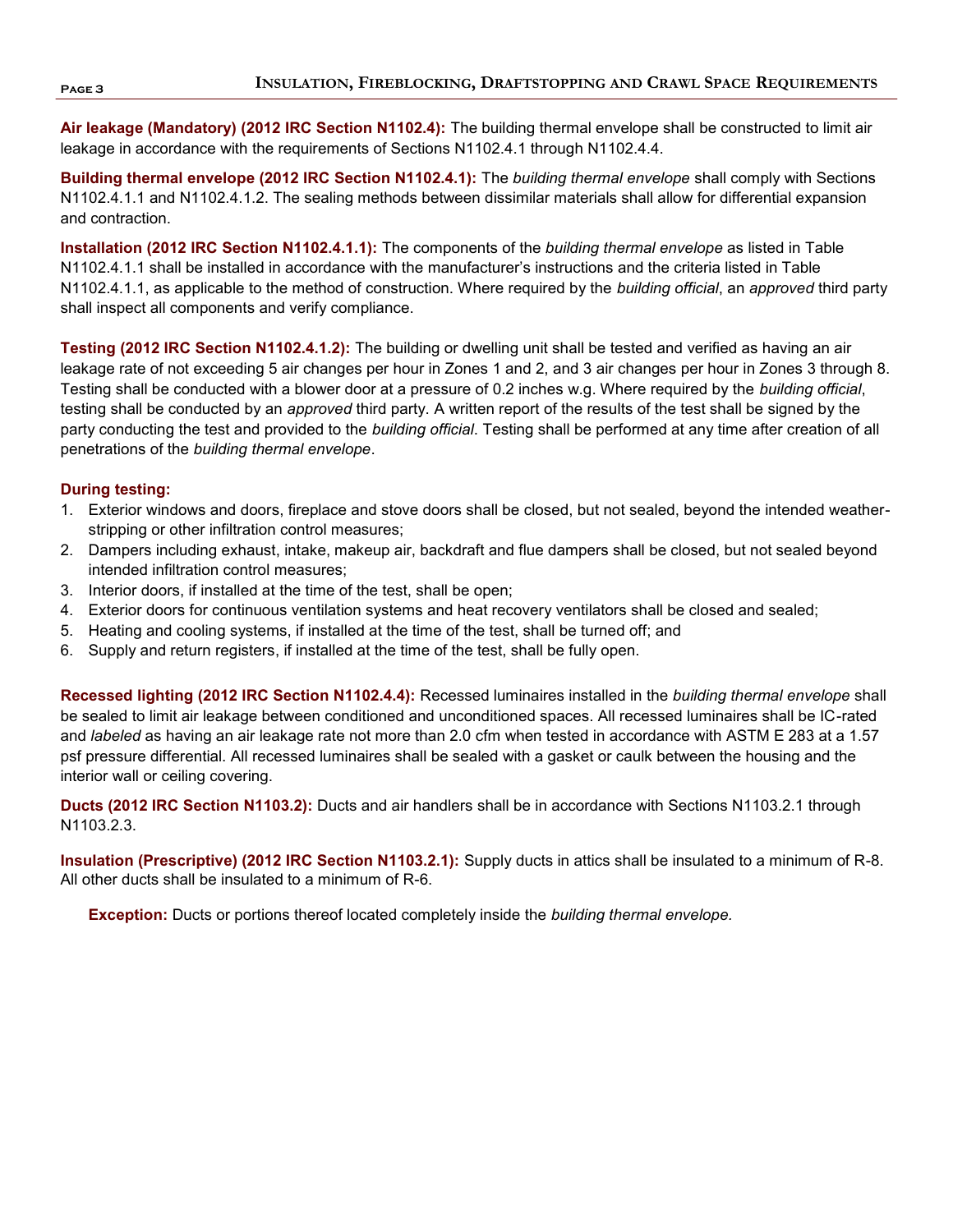**Sealing (Mandatory) (2012 IRC Section N1103.2.2):** Ducts, air handlers, and filter boxes shall be sealed. Joints and seams shall comply with Section M1601.4.1 of this code.

#### **Exceptions:**

- 1. Air-impermeable spray foam products shall be permitted to be applied without additional joint seals.
- 2. Where a duct connection is made that is partially inaccessible, three screws or rivets shall be equally spaced on the exposed portion of the joint so as to prevent a hinge effect.
- 3. Continuously welded and locking-type longitudinal joints and seams in ducts operating at static pressures less than 2 inches of water column pressure classification shall not require additional closure systems.

#### **Duct tightness shall be verified by either of the following:**

- 1. Post construction test: Total leakage shall be less than or equal to 4 cfm per 100 square feet of conditioned floor area when tested at a pressure differential of 0.1 inches w.g. across the entire system, including the manufacturer's air handler enclosure. All register boots shall be taped or otherwise sealed during the test.
- 2. Rough-in test: Total leakage shall be less than or equal to 4 cfm per 100 ft2 of conditioned floor area when tested at a pressure differential of 0.1 inches w.g. across the system, including the manufacturer's air handler enclosure. All registers shall be taped or otherwise sealed during the test. If the air handler is not installed at the time of the test, total leakage shall be less than or equal to 3 cfm per 100 square feet of conditioned floor area.

**Exception:** The total leakage test is not required for ducts and air handlers located entirely within the building thermal envelope.

| <b>Component</b>                | <b>Criteria</b>                                                                                                                                                                                                                                                                                                                                                                |  |  |  |
|---------------------------------|--------------------------------------------------------------------------------------------------------------------------------------------------------------------------------------------------------------------------------------------------------------------------------------------------------------------------------------------------------------------------------|--|--|--|
| Air barrier and thermal barrier | A continuous air barrier shall be installed in the building envelope.<br>Exterior thermal envelope contains a continuous air barrier.<br>Breaks or joints in the air barrier shall be sealed.<br>Air-permeable insulation shall not be used as a sealing material.                                                                                                             |  |  |  |
| Ceiling/attic                   | The air barrier in any dropped ceiling/soffit shall be aligned with the<br>insulation and any gaps in the air barrier sealed.<br>Access openings, drop down stair or knee wall doors to unconditioned<br>attic spaces shall be sealed.                                                                                                                                         |  |  |  |
| <b>Walls</b>                    | Corners and headers shall be insulated and the junction of the founda-<br>tion and sill plate shall be sealed.<br>The junction of the top plate and top of exterior walls shall be sealed.<br>Exterior thermal envelope insulation for framed walls shall be installed<br>in substantial contact and continuous alignment with the air barrier.<br>Knee walls shall be sealed. |  |  |  |
| Windows, skylights and doors    | The space between window/door jambs and framing and skylights and<br>framing shall be sealed.                                                                                                                                                                                                                                                                                  |  |  |  |
| <b>Rim joists</b>               | Rim joists shall be insulated and include the air barrier.                                                                                                                                                                                                                                                                                                                     |  |  |  |

### **2012 IRC Table N1102.4.1.1 Air Barrier and Insulation Installation**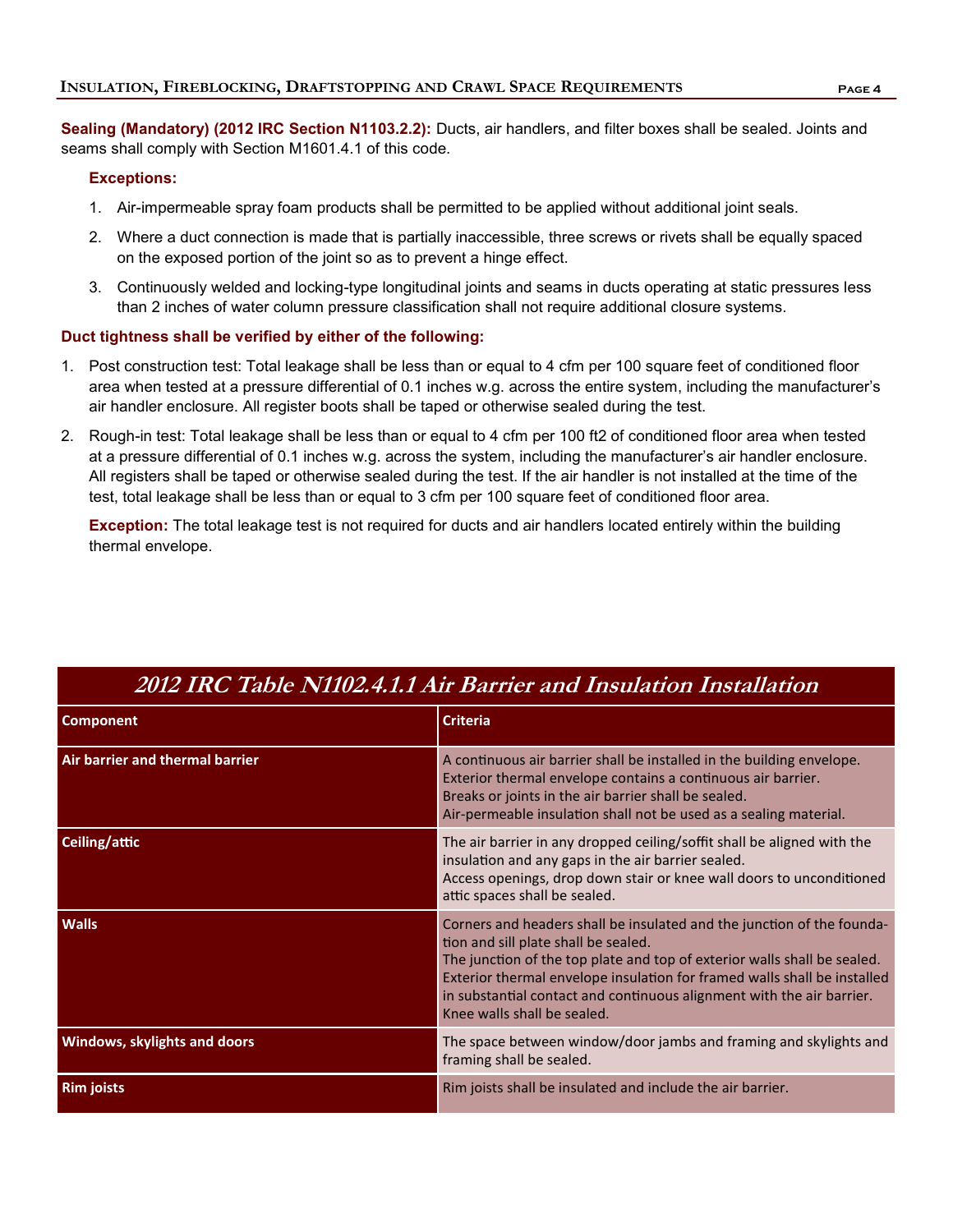# **2012 IRC Table N1102.4.1.1 Air Barrier and Insulation Installation**

| <b>Component</b>                                        | <b>Criteria</b>                                                                                                                                                                                                                             |  |  |  |  |
|---------------------------------------------------------|---------------------------------------------------------------------------------------------------------------------------------------------------------------------------------------------------------------------------------------------|--|--|--|--|
|                                                         |                                                                                                                                                                                                                                             |  |  |  |  |
| Floors (including above-garage and cantilevered floors) | Insulation shall be installed to maintain permanent contact with<br>underside of subfloor decking. The air barrier shall be installed at any<br>exposed edge of insulation.                                                                 |  |  |  |  |
| <b>Crawl space walls</b>                                | Where provided in lieu of floor insulation, insulation shall be<br>permanently attached to the crawlspace walls.<br>Exposed earth in unvented crawl spaces shall be covered with a Class I<br>vapor retarder with overlapping joints taped. |  |  |  |  |
| <b>Shafts, penetrations</b>                             | Duct shafts, utility penetrations, and flue shafts opening to exterior or<br>unconditioned space shall be sealed.                                                                                                                           |  |  |  |  |
| <b>Narrow cavities</b>                                  | Batts in narrow cavities shall be cut to fit, or narrow cavities shall be<br>filled by insulation that on installation readily conforms to the<br>available cavity space.                                                                   |  |  |  |  |
| <b>Garage separation</b>                                | Air sealing shall be provided between the garage and conditioned<br>spaces.                                                                                                                                                                 |  |  |  |  |
| <b>Recessed lighting</b>                                | Recessed light fixtures installed in the building thermal envelope shall<br>be air tight, IC rated, and sealed to the drywall.                                                                                                              |  |  |  |  |
| <b>Plumbing and wiring</b>                              | Batt insulation shall be cut neatly to fit around wiring and plumbing in<br>exterior walls, or insulation that on installation readily conforms to<br>available space shall extend behind piping and wiring.                                |  |  |  |  |
| Shower/tub on exterior wall                             | Exterior walls adjacent to showers and tubs shall be insulated and the<br>air barrier installed separating them from the showers and tubs.                                                                                                  |  |  |  |  |
| Electrical/phone box on exterior walls                  | The air barrier shall be installed behind electrical or communication<br>boxes or air-sealed boxes shall be installed.                                                                                                                      |  |  |  |  |
| <b>HVAC register boots</b>                              | HVAC register boots that penetrate building thermal envelope shall be<br>sealed to the subfloor or drywall.                                                                                                                                 |  |  |  |  |
| <b>Fireplace</b>                                        | An air barrier shall be installed on fireplace walls. Fireplaces shall have<br>gasketed doors.                                                                                                                                              |  |  |  |  |

# **Fireblocking Requirements**

**Fireblocking (2012 IRC Section R302.11):** In combustible construction, fireblocking shall be provided to cut off all concealed draft openings (both vertical and horizontal) and to form an effective fire barrier between stories, and between a top *story* and the roof space. Fireblocking shall be provided in wood-frame construction in the following locations:

- 1. In concealed spaces of stud walls and partitions, including furred spaces and parallel rows of studs or staggered studs, as follows:
	- 1.1 Vertically at the ceiling and floor levels.
	- 1.2 Horizontally at intervals not exceeding 10 feet.
- 2. At all interconnections between concealed vertical and horizontal spaces such as occur at soffits, drop ceilings and cove ceilings.
- 3. In concealed spaces between stair stringers at the top and bottom of the run. Enclosed spaces under stairs shall comply with Section R302.7.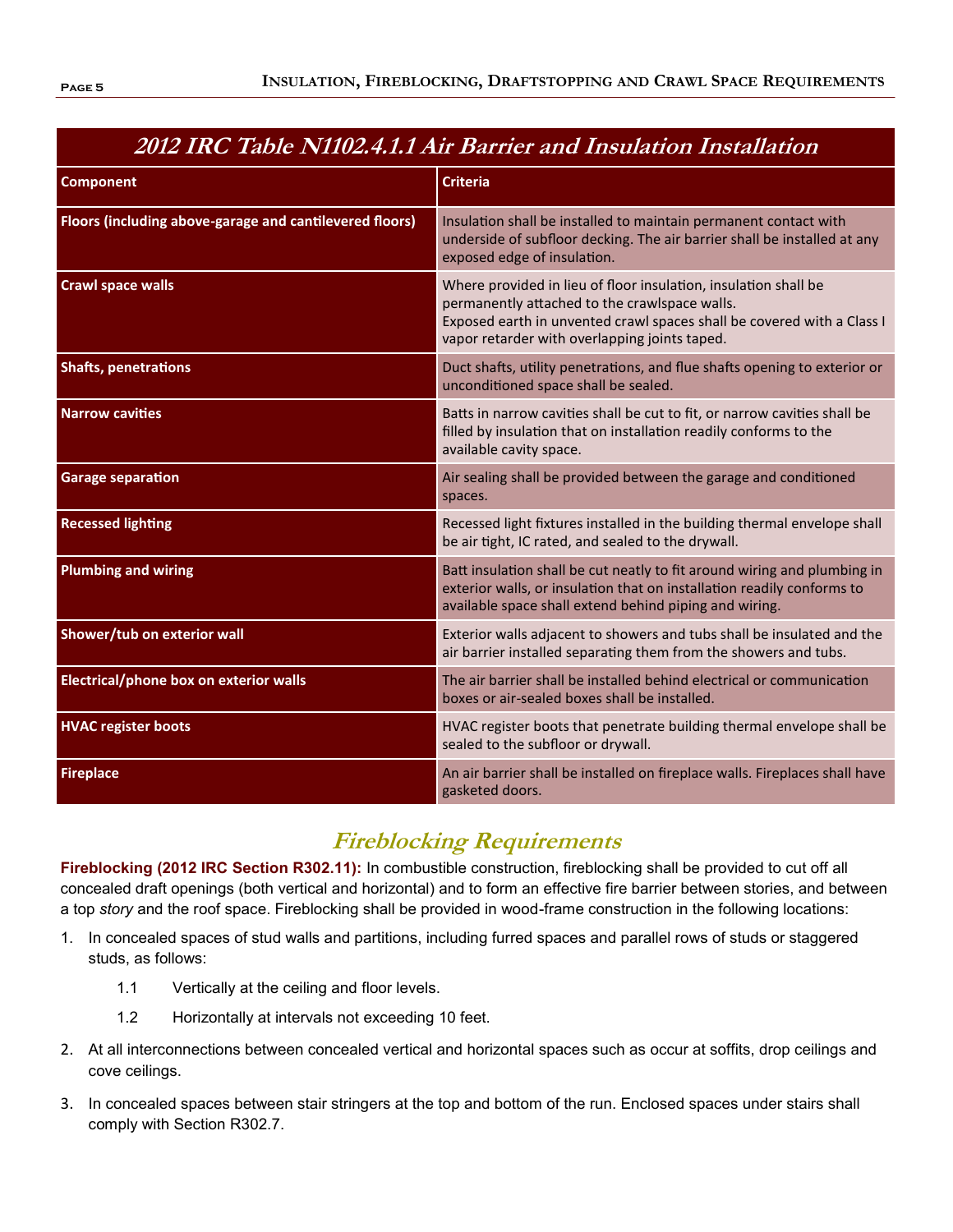- 
- 4. At openings around vents, pipes, ducts, cables and wires at ceiling and floor level, with an approved material to resist the free passage of flame and products of combustion. The material filling this annular space shall not be required to meet the ASTM E 136 requirements.
- 5. For the fireblocking of chimneys and fireplaces, see Section R1003.19.
- 6. Fireblocking of cornices of a two-family dwelling is required at the line of dwelling unit separation.

**Fireblocking materials (2012 IRC Section R302.11.1):** Except as provided in Section R302.11, Item 4, fireblocking shall consist of the following materials:

- 1. Two inch nominal lumber.
- 2. Two thicknesses of 1 inch nominal lumber with broken lap joints.
- 3. One thickness of 23/32 inch wood structural panels with joints backed by 23/32 inch wood structural panels.
- 4. One thickness of 3/4 inch particleboard with joints backed by 3/4 inch particleboard.
- 5. 1/2 inch gypsum board.
- 6. 1/4 inch cement-based millboard.
- 7. Batts or blankets of mineral wool or glass fiber or other approved materials installed in such a manner as to be securely retained in place.
- 8. Cellulose insulation installed as tested for the specific application.

**Batts or blankets of mineral or glass fiber (2012 IRC Section R302.11.1.1):** Batts or blankets of mineral or glass fiber or other approved nonrigid materials shall be permitted for compliance with the 10-foot horizontal fireblocking in walls constructed using parallel rows of studs or staggered studs.

**Unfaced fiberglass (2012 IRC Section R302.11.1.2):** Unfaced fiberglass batt insulation used as fireblocking shall fill the entire cross section of the wall cavity to a minimum height of 16 inches measured vertically. When piping, conduit or similar obstructions are encountered, the insulation shall be packed tightly around the obstruction.

**Loose-fill insulation material (2012 IRC Section R302.11.1.3):** Loose-fill insulation material shall not be used as a fireblock unless specifically tested in the form and manner intended for use to demonstrate its ability to remain in place and to retard the spread of fire and hot gases.

**Fireblocking integrity (2012 IRC Section R302.11.2):** The integrity of all fireblocks shall be maintained.

## **Draftstopping Requirements**

**Draftstopping (2012 IRC Section R302.12):** In combustible construction where there is usable space both above and below the concealed space of a floor/ceiling assembly, draftstops shall be installed so that the area of the concealed space does not exceed 1,000 square feet. Draftstopping shall divide the concealed space into approximately equal areas. Where the assembly is enclosed by a floor membrane above and a ceiling membrane below, draftstopping shall be provided in floor/ceiling assemblies under the following circumstances:

- 1. Ceiling is suspended under the floor framing.
- 2. Floor framing is constructed of truss-type open-web or perforated members.

**Materials (2012 IRC Section R302.12.1):** Draftstopping materials shall not be less than ½ inch gypsum board, 3/<sub>8</sub> inch wood structural panels or other *approved* materials adequately supported. Draftstopping shall be installed parallel to the floor framing members unless otherwise *approved* by the *building official*. The integrity of the draftstops shall be maintained.

**Combustible insulation clearance (2012 IRC Section R302.13):** Combustible insulation shall be separated a minimum of 3 inches from recessed luminaires, fan motors and other heat-producing devices.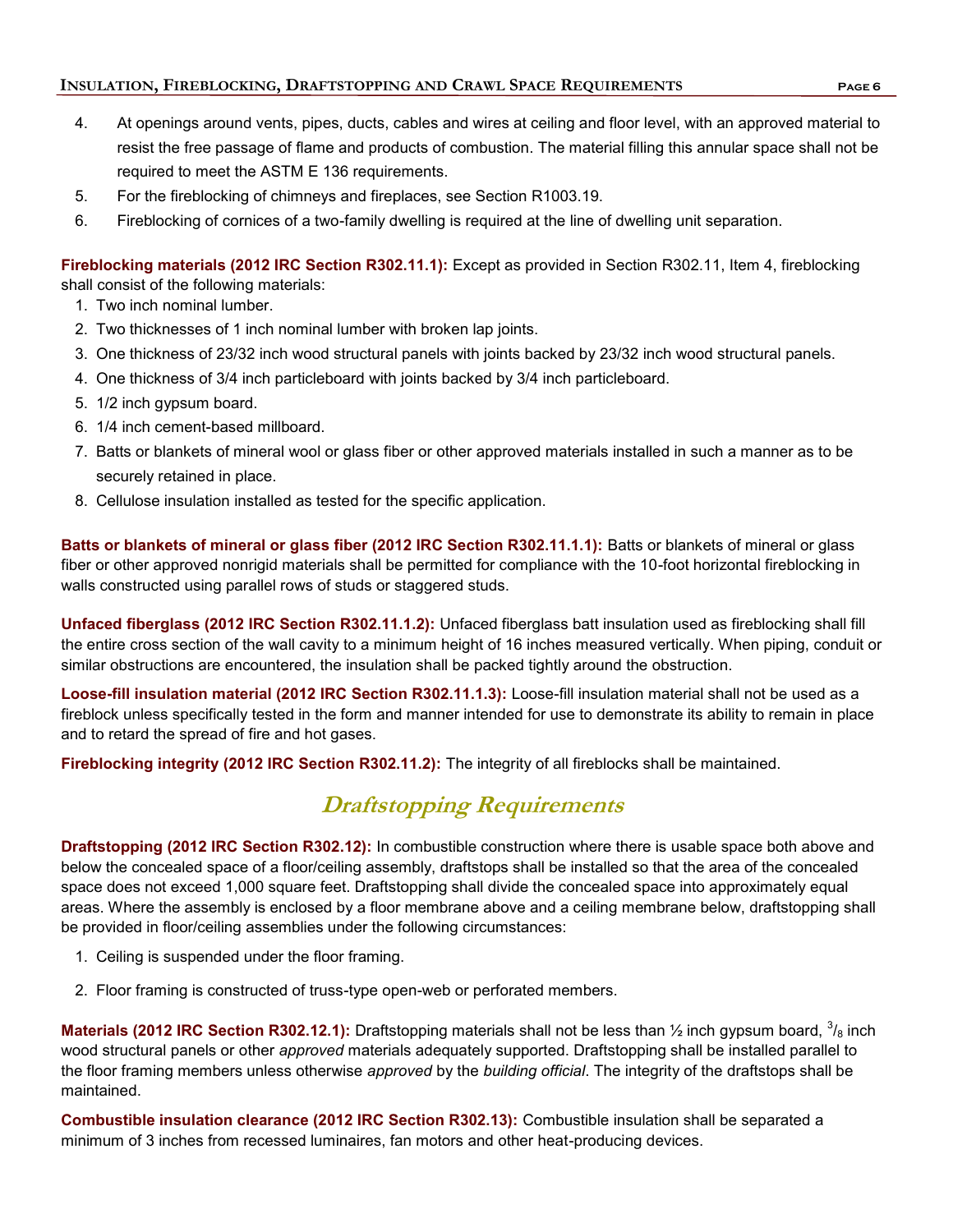**Exception:** Where heat-producing devices are listed for lesser clearances, combustible insulation complying with the listing requirements shall be separated in accordance with the conditions stipulated in the listing. Recessed luminaires installed in the *building thermal envelope* shall meet the requirements of Section N1102.4.4 of this code.

## **Crawl Space Requirements**

**Ventilation (2012 IRC Section R408.1):** The under-floor space between the bottom of the floor joists and the earth under any building (except space occupied by a *basement*) shall have ventilation openings through foundation walls or exterior walls. The minimum net area of ventilation openings shall not be less than 1 square foot for each 150 square feet of under-floor space area, unless the ground surface is covered by a Class 1 vapor retarder material. When a Class 1 vapor retarder material is used, the minimum net area of ventilation openings shall not be less than 1 square foot for each 1,500 square feet of under-floor space area. One such ventilating opening shall be within 3 feet of each corner of the building.

**Openings for under-floor ventilation (2012 IRC Section R408.2):** The minimum net area of ventilation openings shall not be less than 1 square foot for each 150 square feet of under-floor area. One ventilation opening shall be within 3 feet of each corner of the building. Ventilation openings shall be covered for their height and width with any of the following materials provided that the least dimension of the covering shall not exceed  $^1\!/_4$  inch:

- 1. Perforated sheet metal plates not less than 0.070 inch thick.
- 2. Expanded sheet metal plates not less than 0.047 inch thick.
- 3. Cast-iron grill or grating.
- 4. Extruded load-bearing brick vents.
- 5. Hardware cloth of 0.035 inch wire or heavier.
- 6. Corrosion-resistant wire mesh, with the least dimension being  $\frac{1}{8}$  inch thick.

**Exception:** The total area of ventilation openings shall be permitted to be reduced to  $1/1,500$  of the under-floor area where the ground surface is covered with an *approved*

Class I vapor retarder material and the required openings are placed to provide cross ventilation of the space. The installation of operable louvers shall not be prohibited.

**Unvented crawl space (2012 IRC Section R408.3):** Ventilation openings in under-floor spaces specified in Sections R408.1 and R408.2 shall not be required where:

- 1. Exposed earth is covered with a continuous Class I vapor retarder. Joints of the vapor retarder shall overlap by 6 inches and shall be sealed or taped. The edges of the vapor retarder shall extend at least 6 inches up the stem wall and shall be attached and sealed to the stem wall or insulation; and
- 2. One of the following is provided for the under-floor space:
	- 2.1. Continuously operated mechanical exhaust ventilation at a rate equal to 1 cubic foot per minute for each 50 square feet of crawlspace floor area, including an air pathway to the common area (such as a duct or transfer grille), and perimeter walls insulated in accordance with Section N1103.2.1 of this code;
	- 2.2. *Conditioned air* supply sized to deliver at a rate equal to 1 cubic foot per minute for each 50 square feet of under-floor area, including a return air pathway to the common area (such as a duct or transfer grille), and perimeter walls insulated in accordance with Section N1102.2 of this code;
	- 2.3. Plenum in existing structures complying with Section M1601.5, if under-floor space is used as a plenum.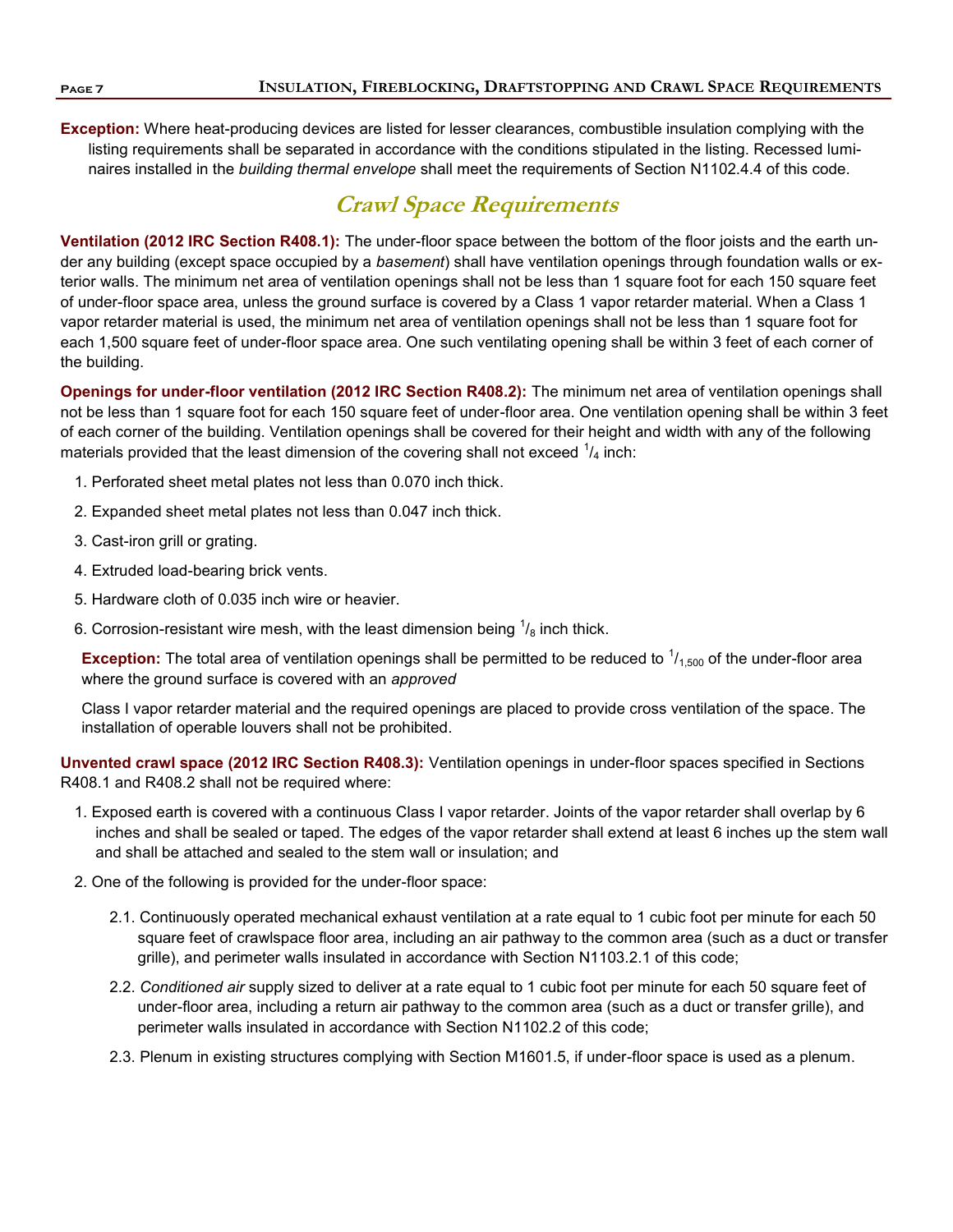**Access (2012 IRC Section R408.4):** Access shall be provided to all under-floor spaces. Access openings through the floor shall be a minimum of 18 inches by 24 inches. Openings through a perimeter wall shall be not less than 16 inches by 24 inches. When any portion of the through-wall access is below *grade*, an areaway not less than 16 inches by 24 inches shall be provided. The bottom of the areaway shall be below the threshold of the access opening. Through wall access openings shall not be located under a door to the residence. See Section M1305.1.4 for access requirements where mechanical *equipment* is located under floors.

**Removal of debris (2012 IRC Section R408.5):** *The under-floor grade* shall be cleaned of *all vegetation and organic material. All wood forms used for placing concrete shall be removed before a building is occupied or used for any purpose. All construction materials shall be removed before a building is occupied or used for any purpose.*

**Finished grade (2012 IRC Section R408.6):** The finished *grade* of under-floor surface may be located at the bottom of the footings; however, where there is evidence that the groundwater table can rise to within 6 inches of the finished floor at the building perimeter or where there is evidence that the surface water does not readily drain from the building site, the *grade* in the under-floor space shall be as high as the outside finished *grade*, unless an *approved* drainage system is provided.

**Outdoor discharge (2012 IRC Section M1501.1):** The air removed by every mechanical exhaust system shall be discharged to the outdoors in accordance with Section M1506.2. Air shall not be exhausted into an attic, soffit, ridge vent or crawl space.

**Exception:** Whole-house *ventilation*-type *attic* fans that discharge into the *attic* space of *dwelling units* having private *attics* shall be permitted.

**Freezing (2012 IRC Section P2603.5):** In localities having a winter design temperature of 32°F or lower as shown in Table R301.2(1) of this code, a water, soil or waste pipe shall not be installed outside of a building, in exterior walls, in *attics* or crawl spaces, or in any other place subjected to freezing temperature unless adequate provision is made to protect it from freezing by insulation or heat or both. Water service pipe shall be installed not less than 12 inches deep and not less than 6 inches below the frost line.

**Ducts (2012 IRC Section AF103.4.8):** Ductwork passing through or beneath a slab shall be of seamless material unless the air-handling system is designed to maintain continuous positive pressure within such ducting. Joints in such ductwork shall be sealed to prevent air leakage. Ductwork located in crawl spaces shall have all seams and joints sealed by closure systems in accordance with Section M1601.4.1.

**Crawl space floors (2012 IRC Section AF103.4.9):** Openings around all penetrations through floors above crawl spaces shall be caulked or otherwise filled to prevent air leakage.

**Crawl space access (2012 IRC Section AF103.4.10):** *Access doors and other openings or penetrations between basements* and adjoining crawl spaces shall be closed, gasketed *or otherwise filled to prevent air leakage.*

**Passive sub-membrane depressurization system (2012 IRC Section AF103.5):** In buildings with crawl space foundations, the following components of a passive sub-membrane depressurization system shall be installed during construction.

**Exception:** Buildings in which an *approved* mechanical crawl space ventilation system or other equivalent system is installed.

**Ventilation (2012 IRC Section AF103.5.1):** Crawl spaces shall be provided with vents to the exterior of the building. The minimum net area of ventilation openings shall comply with Section R408.1.

**Soil-gas-retarder (2012 IRC Section AF103.5.2):** *The soil in crawl spaces shall be covered with a continuous layer of minimum 6- mil polyethylene soil-gas-retarder. The ground cover shall be lapped a minimum of 12 inches at joints and shall extend to all foundation walls enclosing the crawl space area.*